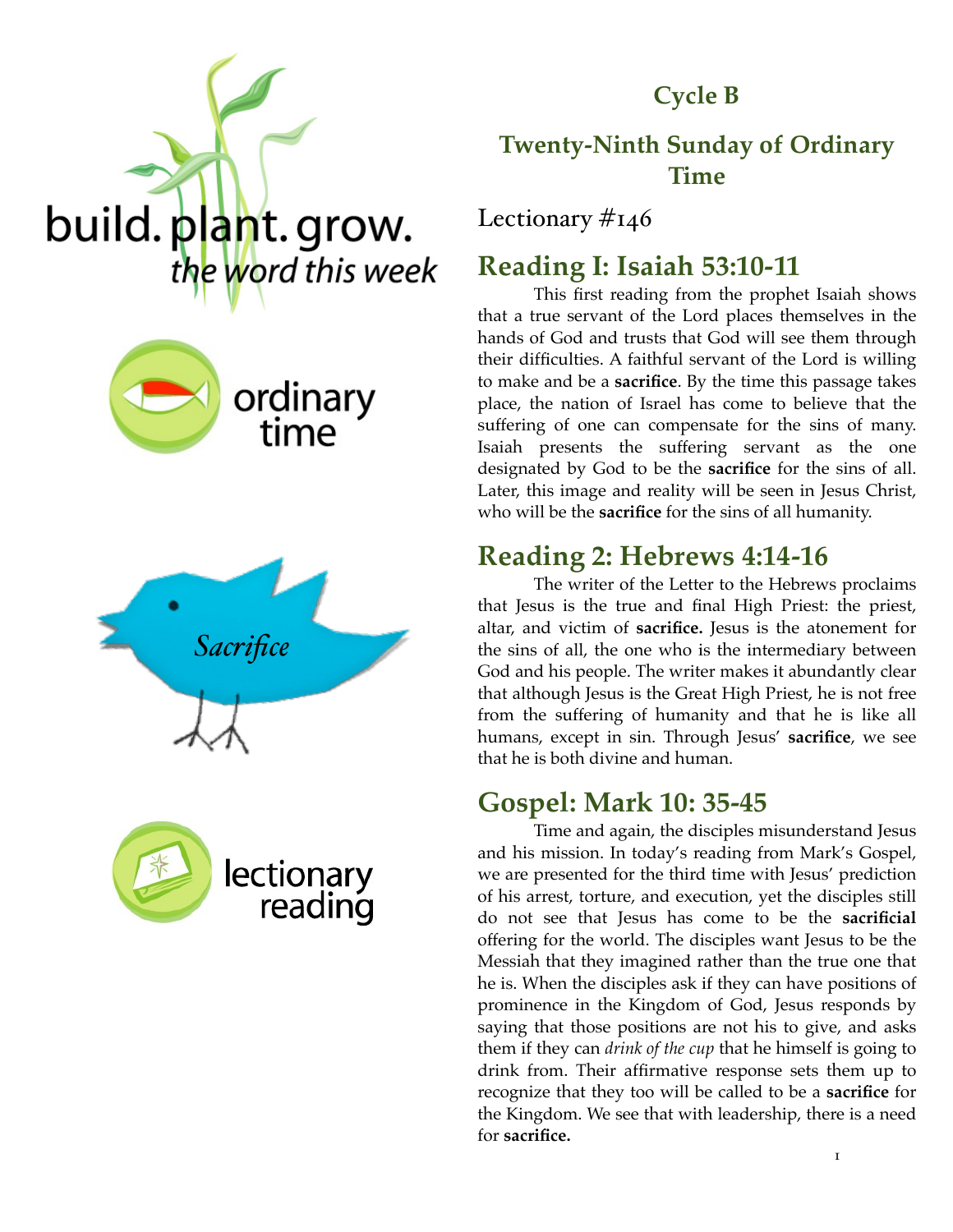

*The Light of Christmas* Written by Richard Paul Evans Illustrated by Daniel Craig Publication: 2002; Aladdin ISBN-10: 0689834683 ISBN-13: 978-0689834684



Human progress is neither automatic nor inevitable… Every step toward the goal of justice requires sacrifice. suffering, and struggle; the tireless exertions and passionate concerns of dedicated individuals. -Martin Luther King Jr.

## **The Light of Christmas**

High in the mountains lies the town of Noel, surrounded by walls and a great silver gate. Every year, Alexander and his mother walk the long distance to Noel to watch the lighting of the village Christmas tree. This particular year, Alexander learns that the Keeper of the Flame will be choosing the person who has given the truest gift of Christmas to be the one to light the Christmas tree. On his way to Noel, Alexander helps a poor old man he finds lying in the snow. What Alexander doesn't know is that the poor old man is really the Keeper of the Flame, and because of the Alexander's great kindness and **sacrifice**, Alexander is chosen to light the Christmas tree. Alexander learns that it isn't what you give, but rather how you give of yourself that matters the most. It is an ideal story to convey the virtue of **sacrifice.** 

# **Expressing Gratitude for the Sacrifices of Others**

Step One: Explore whether there are students within the class, school, or parish who have relatives that are serving in the Armed Services. Discuss with your class what **sacrifices** they think someone in the Armed Services might have to make. What **sacrifices** might their families and friends have to make? Invite the students to brainstorm and list those **sacrifices** on the white board.

Step Two: Have the students, along with their families, gather things that might be sent to soldiers overseas. As a class, put together "care packages" for those individuals and have each student make a card to express their gratitude for the **sacrifices** that the soldiers are making.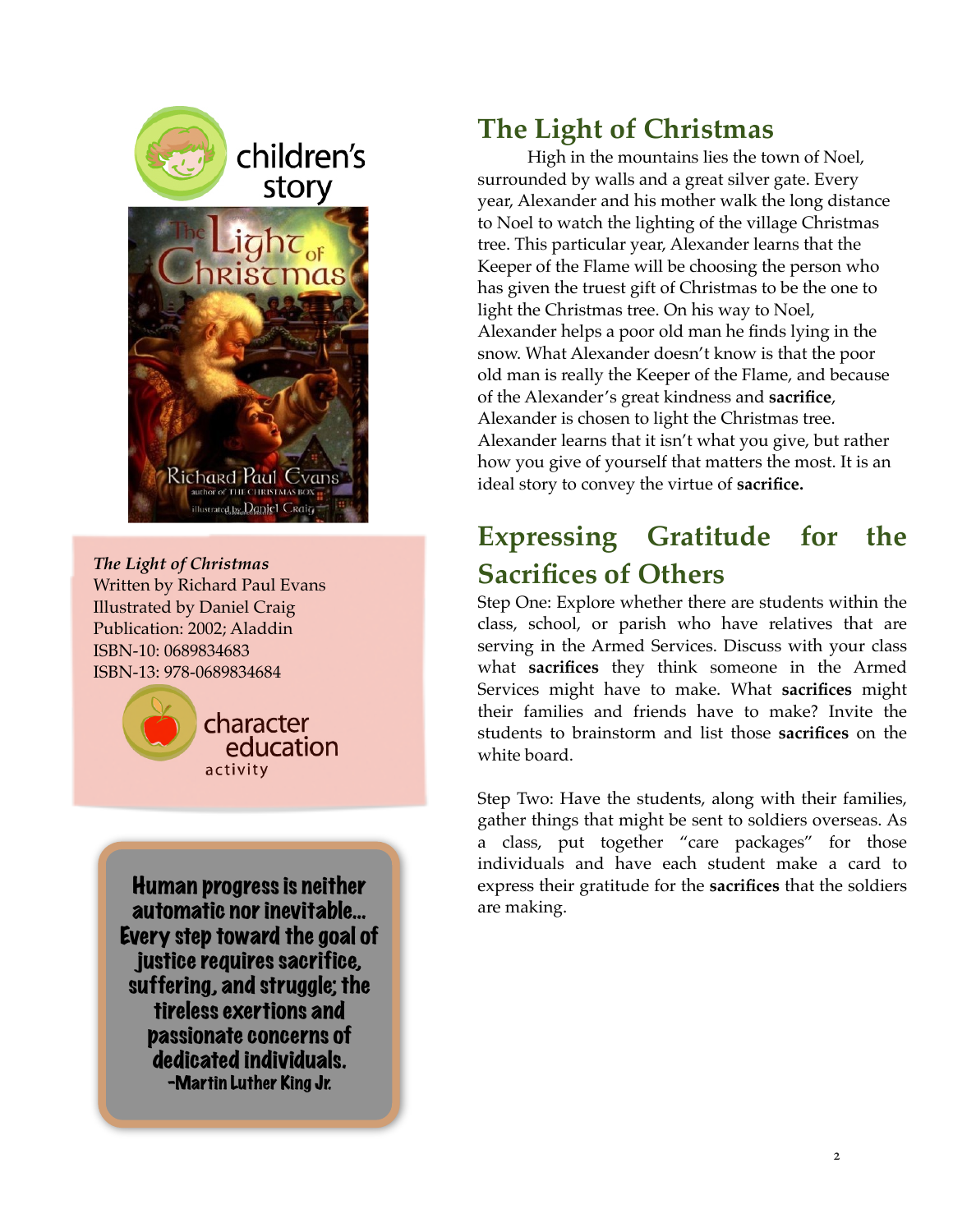Sacrifice is giving up something valued for the sake of something else regarded as more important or worthy.

### **What could you do today?**

One of the most important things we can do for those who are making **sacrifices** for others is to include them in our daily prayers. You can also ask yourself what **sacrifices** you might have to make to achieve a goal. For example, if you wish to improve at a sport, you will need to **sacrifice** time from another activity in order to devote more time and energy to reaching your goal.



Look. Feel. Know. Act.

#### **Look Feel Know Act**

Throughout history, there have been countless men and women who have lived lives of **sacrifice** to make life better for others. Many of those individuals were never recognized for their **sacrifices.** Think about some of these people, either from history or who you know of in the present day or in your personal life. Write a letter of gratitude and mention the **sacrifice** that you have seen or heard of. If possible, send the letter to the person so that they know that their **sacrifice** has been recognized and appreciated. Make an effort to pay attention to those people in your life who constantly make **sacrifices** for others and for you, and find ways to show your gratitude through words and actions.